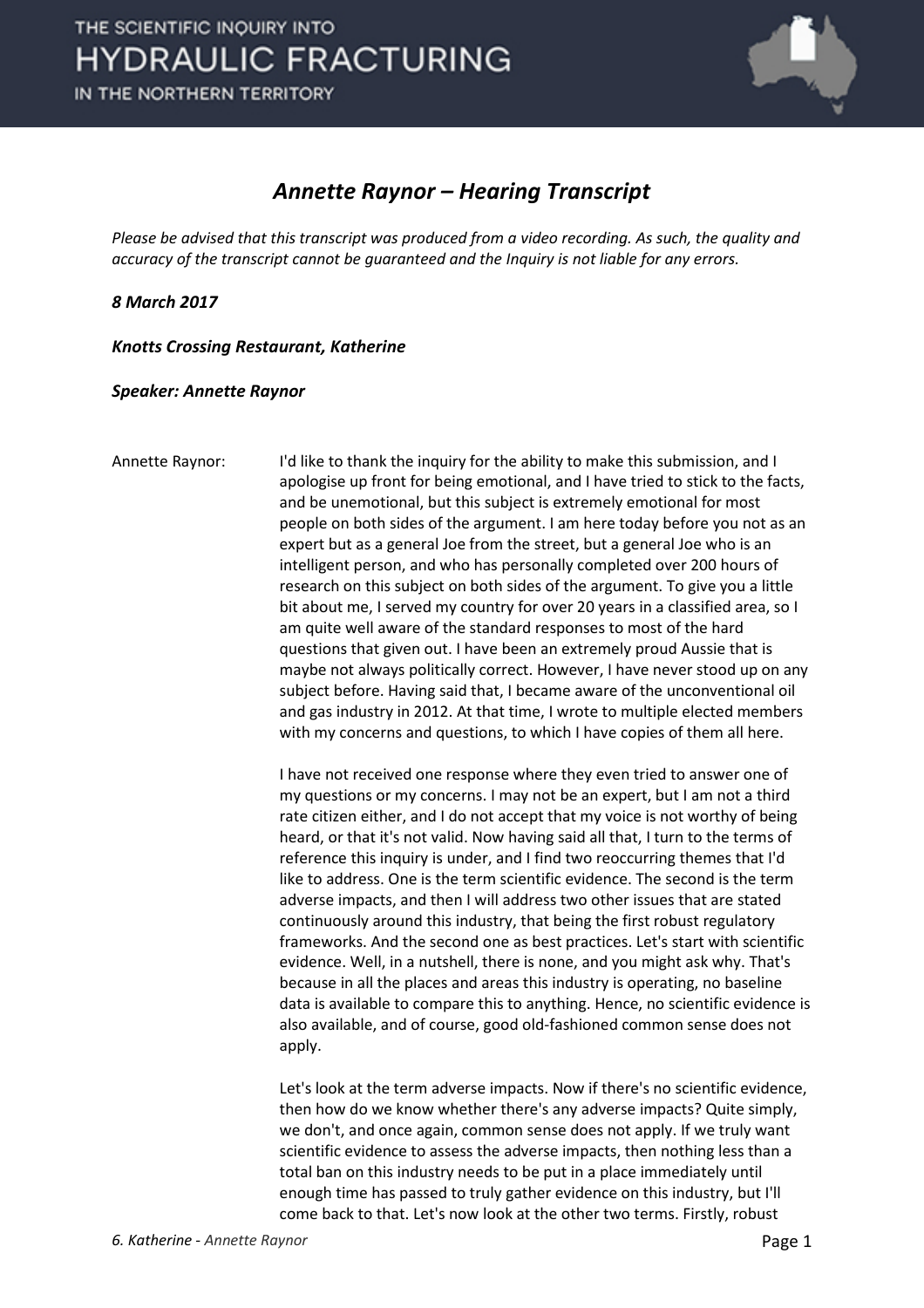

regulatory frameworks. These only work in the industry when the industry itself complies with them, and someone is there to enforce them. My problem here is that I have never seen this happen successfully in any industry, so why do we all think it's going to happen now, especially when we take into account where this industry is going to be operating? It's out bush, it's hard to get to, and there's not going to be somebody standing over their shoulder.

|                 | Secondly, I move to best practise. The only comment I can make about those<br>two little words is this statement. Today's best practise is tomorrow's worst<br>nightmares, and I'll give you two examples of areas that meet all those four<br>terms and went horribly wrong. The first one is asbestos. This was the best<br>thing since sliced bread. It was completed under best practice for the time<br>period, and it had robust regulatory regimes, with no adverse impacts, and<br>no scientific evidence to the contrary. Well we know how that turned out,<br>and people are still fighting for compensation today. So I'll move to the<br>second example, and that's the PFASs and the PFOs. This stuff was mainly<br>used in firefighting foam, but it was so great we wrapped our food in it, we<br>covered our furniture in it, and we even dunked our clothes in it. It was that<br>safe. But here now in Katherine, and across Australia and other parts of the<br>world, we are facing contaminated water and soil, and no one can answer<br>the questions of how long this stuff will last, how do we get rid of it, what<br>damage is it continuing to do, or any other question you may pose about it. |
|-----------------|----------------------------------------------------------------------------------------------------------------------------------------------------------------------------------------------------------------------------------------------------------------------------------------------------------------------------------------------------------------------------------------------------------------------------------------------------------------------------------------------------------------------------------------------------------------------------------------------------------------------------------------------------------------------------------------------------------------------------------------------------------------------------------------------------------------------------------------------------------------------------------------------------------------------------------------------------------------------------------------------------------------------------------------------------------------------------------------------------------------------------------------------------------------------------------------------------------------------------|
| Hon. Justice    |                                                                                                                                                                                                                                                                                                                                                                                                                                                                                                                                                                                                                                                                                                                                                                                                                                                                                                                                                                                                                                                                                                                                                                                                                            |
| Rachel Pepper:  | Okay, the source of that music, and shut it down, or at least turn it down<br>would be good. Not sure that you envisioned your presentation being set to<br>music, but that's what's happened. Do you want to yell through it, or do you<br>want to wait?                                                                                                                                                                                                                                                                                                                                                                                                                                                                                                                                                                                                                                                                                                                                                                                                                                                                                                                                                                  |
| Annette Raynor: | It's up to you maam. Okay. I pose these questions, and I ask why? The<br>answer to that is nobody knows why. Nobody knows. All we know is we can<br>no longer drink the water, we are not supposed to eat the food that is<br>grown in the contaminated soil, or been watered by contaminated water.<br>That includes we're not supposed to eat eggs from chooks that are drinking<br>the water, and this is right here at our doorstep. And once again, the PFOs<br>and PFAs were done under best practice for the time period. They were also<br>done under a robust regulatory regime. This stuff was found it had no<br>adverse impacts, and there was no scientific evidence to the contrary yet<br>again. Now this is only two examples, and I'm sure there are many, many<br>more, but I hope that's made my point clear. We don't know what the issues<br>and/or the problems of the unconventional oil and gas industry will bring, so<br>why are we, with no baseline data, no scientific evidence, jumping back into<br>the fry pan yet again? After all, the gas isn't going anywhere.                                                                                                                         |
|                 | Just because we can do something does not mean we should do it. Let's wait<br>for the science to come in. It only took 10 years for the PFAs and PFOs to<br>raise concerns. I admit, it took quite a bit longer for asbestos to do the<br>same, but why do we continue to keep making the same mistakes over and                                                                                                                                                                                                                                                                                                                                                                                                                                                                                                                                                                                                                                                                                                                                                                                                                                                                                                           |

over again? The Northern Territory is already dealing with multiple legacy mines with some major issues. Let's truly look at this. Let's look at the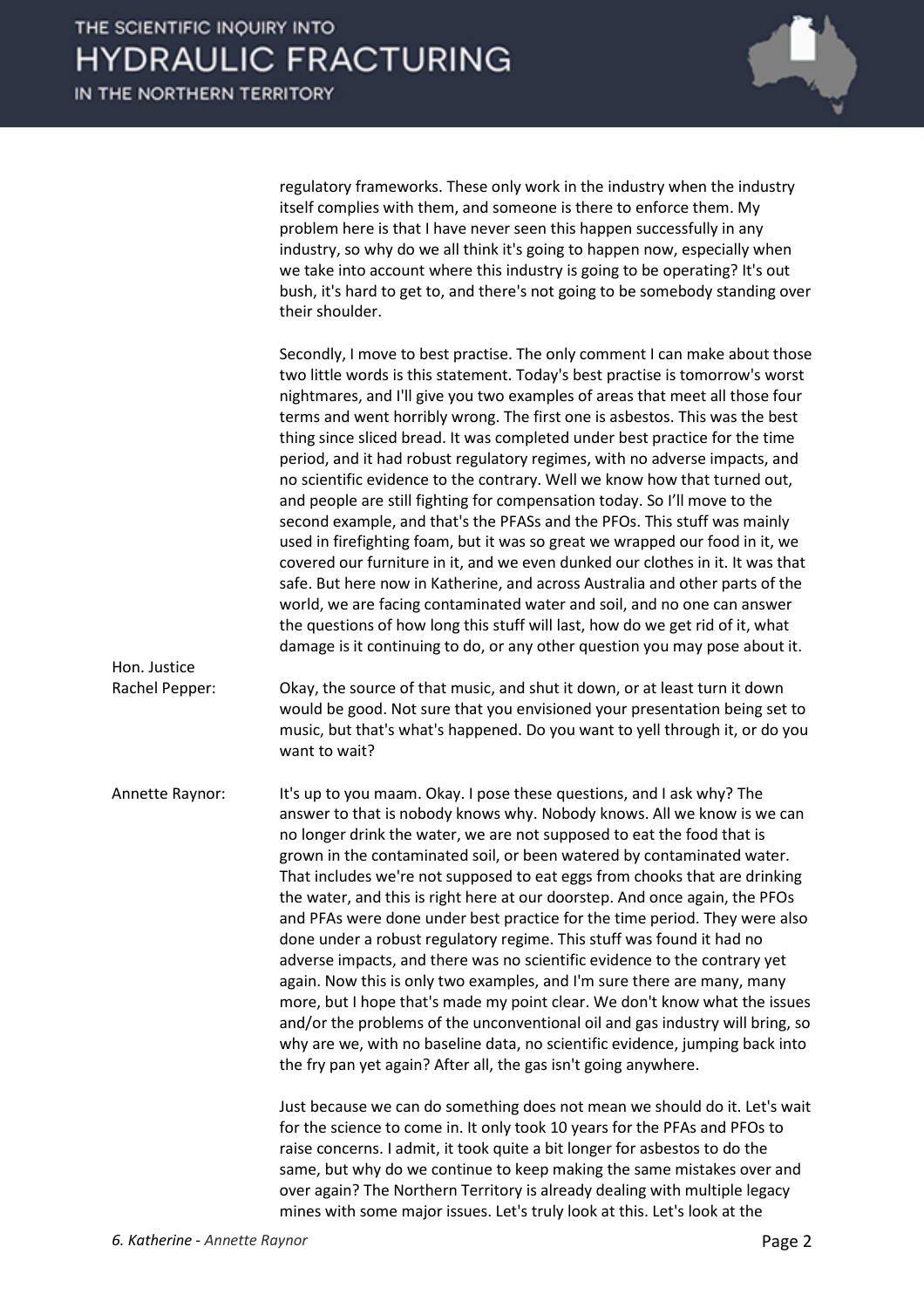

bigger, complete picture. Let's look at it with the planet in mind, and not as a quick perceived fix to a perceived problem, which we will have to sort out later, if we can sort it out at all. I keep hearing and being told about the gas shortage, and how many jobs this industry will create, and how much money we'll all make. Well I'm sorry, but those statements are extremely misleading at the best, and at the worst, they're just plain lies. For starters, most of the gas, especially what they're talking about here in the Northern Territory, will be exported overseas, so I don't quite know how that helps our perceived gas shortage.

Secondly, a large percentage of the jobs will be fly in, fly out. They'll specialised, so once again, how does that help the Northern Territory people? Thirdly, Australia as a whole, let alone the Northern Territory, will only see a very small monetary value from this industry, and according to the Australian Institute research and the Northern Territory government's own figures, and I'll stay just with the Northern Territory government's figures, the government paid mining companies 407 million dollars. Let me say that again. 407 million dollars over six years for assistance and funding. Admittedly, that was all mining companies, not just fracking. That relates, and is it equivalent, to 80% of all the royalties the Northern Territory government received in that time period. They gave it back. So I ask, how does this help us? How can this be a huge income boost? I'm not the smartest tool in the toolbox, but that just doesn't seem to make financial sense with a great outcome to me.

Now I admit, I'm 100% against this industry, and not just for the Katherine area, not just for my backyard, not just for the whole of the Northern Territory, but I'm against it for the whole of Australia. However, I have only touched, I haven't even scratched the surface of the issues that worry me about this industry, and due to the time frame, I'm going to quickly just list the overall topic headings to some of the items that concern me, and these are in no particular order. Groundwater contamination. Our aquifers all overlap here in the Northern Territory, so once one's contaminated, that means over time the rest will be contaminated. What about surface water contamination, soil contamination, fault lines that we have here in the territory and how that's going to affect us? What about our echosystems, our ecosystems, rather? What about the infrastructure, or should I say the lack of it? What about the community impacts, our house and land prices? What about the aboriginal sacred sites? What about the impacts to tourists? What are they going to do with this waste that they create, and how are they going to transport that?

What about the health impacts that we keep hearing about, and not just to us dumb humans, but to our livestock, our wildlife, and our domestic animals? What about my landowner rights and the leasee rights, and the aboriginal land rights? We have none under this. What about the well integrity, and I'm not talking about tomorrow, or next week. I'm looking 20, 50, 100 years and beyond. Who's going to guarantee it then? This list goes and on, but I'm going to stop here and simply state, this industry has no social licence to operate. This is one of the things all the companies state on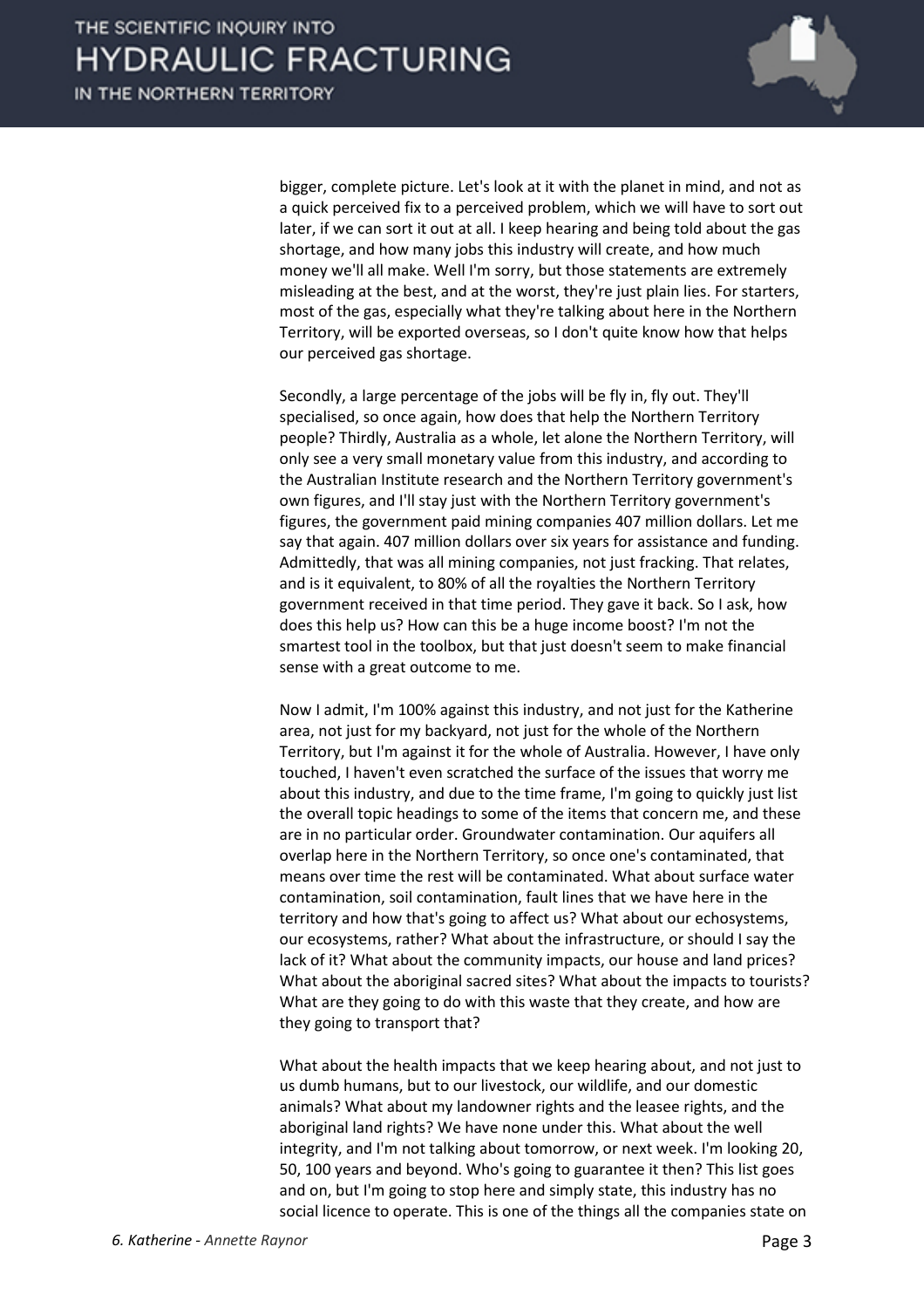| $-10 - 111$<br>$\sim$<br>.<br>HE NORTHERN TERRITORY |                                                                                                                                                                                                                                                                                                                                                                                                                                                                                                                                                                                                                                                                                                                                                                                         |  |
|-----------------------------------------------------|-----------------------------------------------------------------------------------------------------------------------------------------------------------------------------------------------------------------------------------------------------------------------------------------------------------------------------------------------------------------------------------------------------------------------------------------------------------------------------------------------------------------------------------------------------------------------------------------------------------------------------------------------------------------------------------------------------------------------------------------------------------------------------------------|--|
|                                                     |                                                                                                                                                                                                                                                                                                                                                                                                                                                                                                                                                                                                                                                                                                                                                                                         |  |
| Hon. Justice                                        | their own websites that they must have to succeed. I pose to you, if there is<br>no social licence, no scientific proof one way or the other, then how can this<br>industry be given the green light to go ahead? What kind of legacy are we<br>leaving the next generation and the generation after that? I know none of<br>these issues will show up until long after I've left this planet, but that<br>doesn't make it right. I could pose numerous other issues and questions, but<br>once again, to stay within time restraints, I'll finish with this. When we have<br>no clean air to breathe, no clean water to drink, no clean soil for agriculture<br>or horticulture to survive in, no wildlife left, and a landscape that nobody<br>wants, what happens then? I thank you. |  |
| Rachel Pepper:                                      | Thank you very much. Now Ms Raynor I noticed you've got a typewritten<br>document. Are you willing to provide that to                                                                                                                                                                                                                                                                                                                                                                                                                                                                                                                                                                                                                                                                   |  |
| Annette Raynor:                                     | Yes.                                                                                                                                                                                                                                                                                                                                                                                                                                                                                                                                                                                                                                                                                                                                                                                    |  |
| Hon. Justice                                        |                                                                                                                                                                                                                                                                                                                                                                                                                                                                                                                                                                                                                                                                                                                                                                                         |  |
| Rachel Pepper:                                      | It would be wonderful if it could be emailed, because then we can distribute<br>it to the panel.                                                                                                                                                                                                                                                                                                                                                                                                                                                                                                                                                                                                                                                                                        |  |
| Annette Raynor:                                     | Panel? Yep. I can do that.                                                                                                                                                                                                                                                                                                                                                                                                                                                                                                                                                                                                                                                                                                                                                              |  |
| Hon. Justice                                        |                                                                                                                                                                                                                                                                                                                                                                                                                                                                                                                                                                                                                                                                                                                                                                                         |  |
| Rachel Pepper:                                      | If that's your only copy, that'd be great as well. That's fine. If you're happy to<br>provide that, that's excellent. Thank you very much. I've got a couple of<br>questions, if you could. First of all, and this is my ignorance. I know what<br>PFAS is. What's PFO?                                                                                                                                                                                                                                                                                                                                                                                                                                                                                                                 |  |
| Annette Raynor:                                     | It's the same thing. It's just a slightly different make of it.                                                                                                                                                                                                                                                                                                                                                                                                                                                                                                                                                                                                                                                                                                                         |  |
| Hon. Justice                                        |                                                                                                                                                                                                                                                                                                                                                                                                                                                                                                                                                                                                                                                                                                                                                                                         |  |
| Rachel Pepper:                                      | I know what PFAS is used for, so what's PFO used for?                                                                                                                                                                                                                                                                                                                                                                                                                                                                                                                                                                                                                                                                                                                                   |  |
| Annette Raynor:                                     | It's in the same firefighting funds. It's used for firefighting. It's the same sort<br>of thing. I do have-                                                                                                                                                                                                                                                                                                                                                                                                                                                                                                                                                                                                                                                                             |  |
| Hon. Justice                                        |                                                                                                                                                                                                                                                                                                                                                                                                                                                                                                                                                                                                                                                                                                                                                                                         |  |
| Rachel Pepper:                                      | It's a firefighting retardant, or?                                                                                                                                                                                                                                                                                                                                                                                                                                                                                                                                                                                                                                                                                                                                                      |  |
| Annette Raynor:                                     | Yes. It's the firefighting part of it. They're the same thing. They just call them<br>different names.                                                                                                                                                                                                                                                                                                                                                                                                                                                                                                                                                                                                                                                                                  |  |
| Hon. Justice<br>Rachel Pepper:                      | Okay. Thank you very much for it. My second question then is, you stated<br>that in your opinion, there's no social licence for this industry to operate.<br>Again, what do you mean? What's your definition of social licence, because<br>I've heard many different definition, because I've heard many different                                                                                                                                                                                                                                                                                                                                                                                                                                                                      |  |

definitions?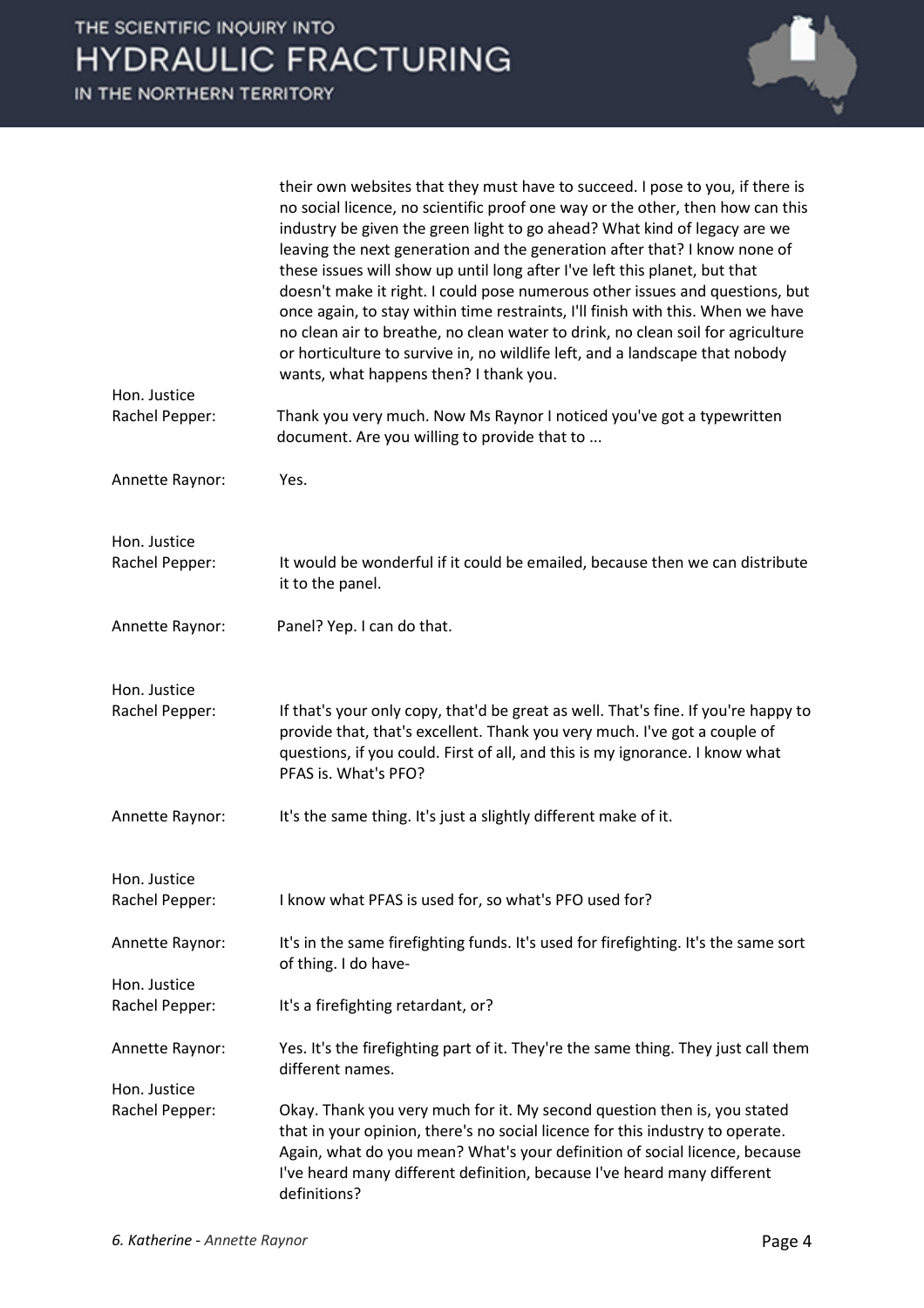## THE SCIENTIFIC INQUIRY INTO **HYDRAULIC FRACTURING**

IN THE NORTHERN TERRITORY



| Annette Raynor:                | Definitions? My definition is that they don't have the support of the<br>communities. Most communities that I know of, at least in the territory,<br>they do not have the support. They have been numerous people get<br>together and tell them they don't have support at the one of the biggest<br>marches we had against them. If you looked at the people that were age, we<br>ranged in age from very, very young schoolchildren who knew what they<br>were talking about, and I think the oldest person that was there was 92. We<br>came from all walks of life, all backgrounds, all religions, and I guarantee you<br>if you had asked any of us to agree on what colour the sky was that day, we<br>would not be able to. We were so different. The only thing we do all agree<br>on is that we are against fracking, and that's been from the years I've been<br>involved and done the research of this. |
|--------------------------------|---------------------------------------------------------------------------------------------------------------------------------------------------------------------------------------------------------------------------------------------------------------------------------------------------------------------------------------------------------------------------------------------------------------------------------------------------------------------------------------------------------------------------------------------------------------------------------------------------------------------------------------------------------------------------------------------------------------------------------------------------------------------------------------------------------------------------------------------------------------------------------------------------------------------|
| Hon. Justice<br>Rachel Pepper: | Thank you, thank you, Dr. Jones.                                                                                                                                                                                                                                                                                                                                                                                                                                                                                                                                                                                                                                                                                                                                                                                                                                                                                    |
| Dr. David Jones:               | Just following up on that particular theme as my first question. You said<br>there's lack of scientific evidence, lack of baseline data, and things like that.<br>If that information was to be obtained, to what extent might that modulate<br>your perception about social licence to operate, or is that something that's<br>quite separate from that issue?                                                                                                                                                                                                                                                                                                                                                                                                                                                                                                                                                     |
| Annette Raynor:                | I think social licence is quite separate to any of the other issues. Social<br>licence, I see, is us turning around and saying, "Well, we may not necessarily<br>agree with you, but we stand by you." They don't have even that, let alone<br>anything else.                                                                                                                                                                                                                                                                                                                                                                                                                                                                                                                                                                                                                                                       |
| Dr. David Jones:               | The second question I guess comes back to the economics. You mentioned<br>that 407 million dollars of royalties was paid over six years, and by whatever<br>means, most of that was transferred back to the industry. What evidence do<br>you have to support that?                                                                                                                                                                                                                                                                                                                                                                                                                                                                                                                                                                                                                                                 |
| Annette Raynor:                | It's on the Northern Territory government website, and I also have a piece of<br>paper from the  I can't remember who I said did it now, but whoever I said<br>did it. Also, I have theirs. The Australian Institute. I have their paperwork<br>here that proves that as well.                                                                                                                                                                                                                                                                                                                                                                                                                                                                                                                                                                                                                                      |
| Hon. Justice<br>Rachel Pepper: | Again, if you're willing to make that available to the inquiry, to us, that<br>would be a huge benefit. Thank you.                                                                                                                                                                                                                                                                                                                                                                                                                                                                                                                                                                                                                                                                                                                                                                                                  |
| Annette Raynor:                | It's scribbled on.                                                                                                                                                                                                                                                                                                                                                                                                                                                                                                                                                                                                                                                                                                                                                                                                                                                                                                  |
| Hon. Justice<br>Rachel Pepper: | Thank you very much. Yes, Dr. Andersen.                                                                                                                                                                                                                                                                                                                                                                                                                                                                                                                                                                                                                                                                                                                                                                                                                                                                             |
| Dr. Alan Andersen:             | Ms. Raynor, I appreciate and acknowledge the strength of your feeling, so<br>my question is, to what extent of the issues your concerns specific to<br>fracking itself, or you would have most of them, even if there was no<br>fracking, but it was still your more conventional drilling and extraction?                                                                                                                                                                                                                                                                                                                                                                                                                                                                                                                                                                                                          |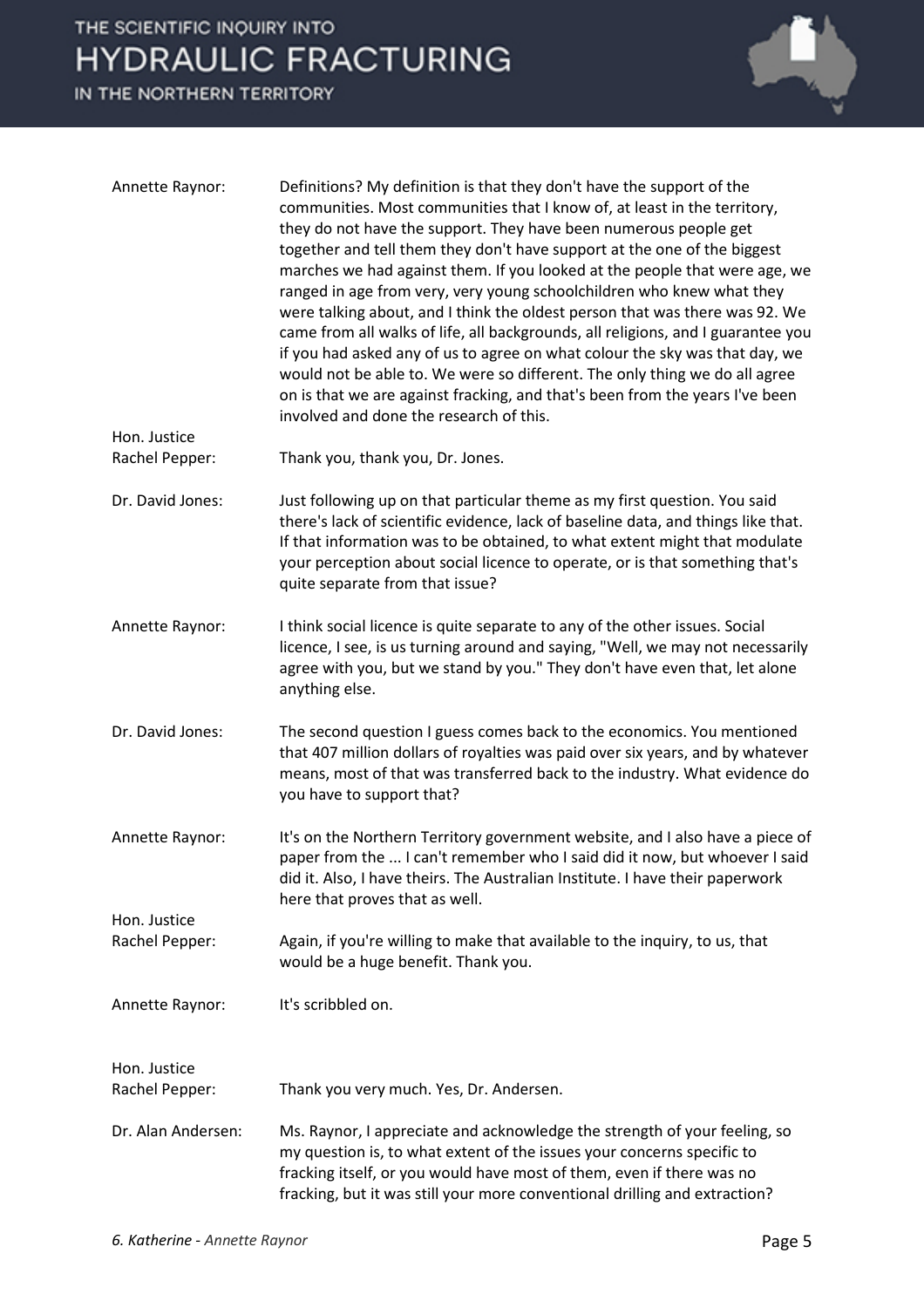## THE SCIENTIFIC INQUIRY INTO **HYDRAULIC FRACTURING**

IN THE NORTHERN TERRITORY



| Annette Raynor:                | I have had no problems with the conventional industry, and like I said, I've<br>never stood up on any subject, and it is the unconventional oil and gas<br>industry that I have a huge issue with, totally, 100%.                                                                                                                                                                                                                                                                                                                                                                                                                                                                                                                                                                                                                                                                                            |
|--------------------------------|--------------------------------------------------------------------------------------------------------------------------------------------------------------------------------------------------------------------------------------------------------------------------------------------------------------------------------------------------------------------------------------------------------------------------------------------------------------------------------------------------------------------------------------------------------------------------------------------------------------------------------------------------------------------------------------------------------------------------------------------------------------------------------------------------------------------------------------------------------------------------------------------------------------|
| Hon. Justice                   |                                                                                                                                                                                                                                                                                                                                                                                                                                                                                                                                                                                                                                                                                                                                                                                                                                                                                                              |
| Rachel Pepper:                 | Yes, Ms. Coram?                                                                                                                                                                                                                                                                                                                                                                                                                                                                                                                                                                                                                                                                                                                                                                                                                                                                                              |
| Ms Jane Coram:                 | Thank you, Ms. Raynor. You referred to the lack of scientific evidence, and<br>particularly the lack of baseline data.                                                                                                                                                                                                                                                                                                                                                                                                                                                                                                                                                                                                                                                                                                                                                                                       |
| Annette Raynor:                | Yes.                                                                                                                                                                                                                                                                                                                                                                                                                                                                                                                                                                                                                                                                                                                                                                                                                                                                                                         |
| Ms Jane Coram:                 | I'm just wondering what you would consider to be credible baseline data.<br>For example, how long would it need to be collected for, and who would<br>need to collect it? In some instances, companies collect data. Some<br>instances, government does. What would actually constitute credible<br>baseline data?                                                                                                                                                                                                                                                                                                                                                                                                                                                                                                                                                                                           |
| Annette Raynor:                | I think it's got to be independent, totally, 100% independent, and it's got to<br>be long enough to prove one way or the other. We're seeing, we're hearing<br>reports about the shale fields in America, and the issues they're having.<br>However, because no data was taken or the data that was taken is all<br>commercial in confidence that nobody can get, you can't prove scientifically<br>one way or the other. It's got to be done up front for a start. It's got to<br>continue to do, and we need to look at these areas that have done it.<br>They've done it for 20 years over there, and they are having huge issues, and<br>I know people that are actually living with those issues personally, but they<br>can't prove it scientifically because the data that was done is commercial in<br>confidence that they can't get. And you can't prove it when you don't have<br>access to that. |
| Hon. Justice<br>Rachel Pepper: | Yes, Dr. Ritchie.                                                                                                                                                                                                                                                                                                                                                                                                                                                                                                                                                                                                                                                                                                                                                                                                                                                                                            |
| Dr. David Ritchie:             | You're not the first person has talked about the level of emotional<br>involvement that comes out of this debate, and in a small community, that<br>can have quite a profound effect. I just invite you to make any comments<br>you like about the effects of that locally, for good or bad, bonding or<br>division, whatever, however you like to go with it.                                                                                                                                                                                                                                                                                                                                                                                                                                                                                                                                               |
| Annette Raynor:                | I personally haven't seen a huge amount of effects one way or the other. I<br>think it's brought some people closer together on this issue. It's driven a<br>wedge between others. I've found that I cannot go to certain businesses<br>now. They will not allow me in the door because I have stood up and said<br>I'm against it.                                                                                                                                                                                                                                                                                                                                                                                                                                                                                                                                                                          |
| Dr. David Ritchie:             | That's pretty significant.                                                                                                                                                                                                                                                                                                                                                                                                                                                                                                                                                                                                                                                                                                                                                                                                                                                                                   |
| Annette Raynor:                | That's few and far between, but that has happened. I think the hardest<br>thing, and it's not just in the community, I think the hardest thing is the fact<br>that being anti it, you've got to put up with all the downgrade, and name                                                                                                                                                                                                                                                                                                                                                                                                                                                                                                                                                                                                                                                                      |